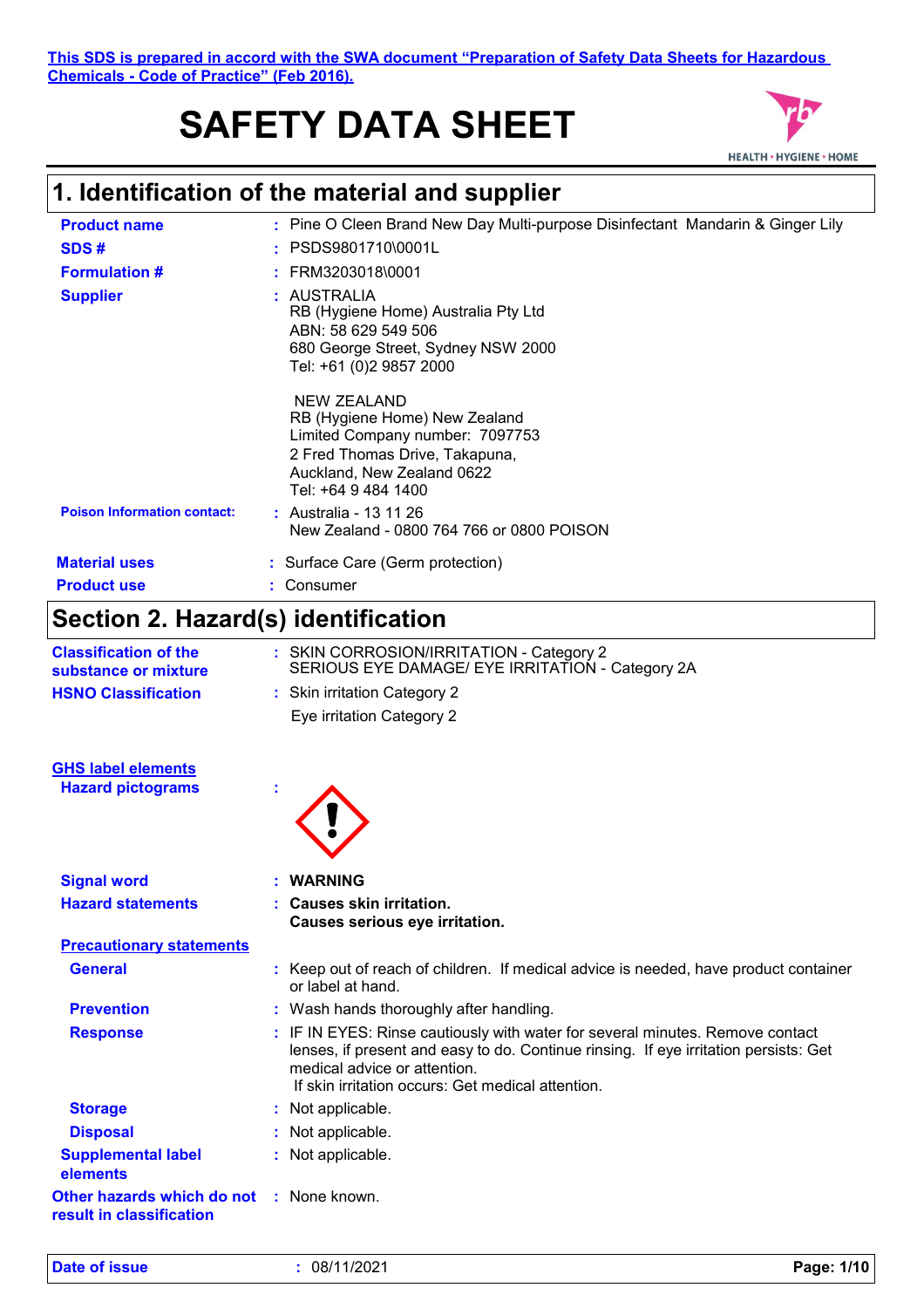## **Section 2. Hazard(s) identification**

## **Section 3. Composition and ingredient information**

| <b>Substance/mixture</b><br>: Mixture |  |
|---------------------------------------|--|
|---------------------------------------|--|

| <b>Ingredient name</b> | $%$ (w/w) | <b>CAS number</b> |
|------------------------|-----------|-------------------|
| Benzalkonium chloride  | '≤3       | 68424-85-1        |

 **Other Non-hazardous ingredients to 100%**

**Occupational exposure limits, if available, are listed in Section 8.**

### **Section 4. First aid measures**

**Description of necessary first aid measures**

| <b>Eye contact</b>  | : Immediately flush eyes with plenty of water, occasionally lifting the upper and lower<br>eyelids. Check for and remove any contact lenses. Continue to rinse for at least 10<br>minutes. Get medical attention.                                                                                                                                                                                                                                                                                                                                                                                                                                                                                                                                                                                                            |
|---------------------|------------------------------------------------------------------------------------------------------------------------------------------------------------------------------------------------------------------------------------------------------------------------------------------------------------------------------------------------------------------------------------------------------------------------------------------------------------------------------------------------------------------------------------------------------------------------------------------------------------------------------------------------------------------------------------------------------------------------------------------------------------------------------------------------------------------------------|
| <b>Inhalation</b>   | : Remove victim to fresh air and keep at rest in a position comfortable for breathing.<br>If not breathing, if breathing is irregular or if respiratory arrest occurs, provide<br>artificial respiration or oxygen by trained personnel. It may be dangerous to the<br>person providing aid to give mouth-to-mouth resuscitation. Get medical attention if<br>adverse health effects persist or are severe. If unconscious, place in recovery<br>position and get medical attention immediately. Maintain an open airway. Loosen<br>tight clothing such as a collar, tie, belt or waistband.                                                                                                                                                                                                                                 |
| <b>Skin contact</b> | : Flush contaminated skin with plenty of water. Remove contaminated clothing and<br>shoes. Continue to rinse for at least 10 minutes. Get medical attention. Wash<br>clothing before reuse. Clean shoes thoroughly before reuse.                                                                                                                                                                                                                                                                                                                                                                                                                                                                                                                                                                                             |
| <b>Ingestion</b>    | : Wash out mouth with water. Remove dentures if any. Remove victim to fresh air<br>and keep at rest in a position comfortable for breathing. If material has been<br>swallowed and the exposed person is conscious, give small quantities of water to<br>drink. Stop if the exposed person feels sick as vomiting may be dangerous. Do not<br>induce vomiting unless directed to do so by medical personnel. If vomiting occurs,<br>the head should be kept low so that vomit does not enter the lungs. Get medical<br>attention if adverse health effects persist or are severe. Never give anything by<br>mouth to an unconscious person. If unconscious, place in recovery position and get<br>medical attention immediately. Maintain an open airway. Loosen tight clothing such<br>as a collar, tie, belt or waistband. |

| <b>Date of issue</b>                                      | : 08/11/2021                                                                               | Page: 2/10 |  |  |
|-----------------------------------------------------------|--------------------------------------------------------------------------------------------|------------|--|--|
| <b>Ingestion</b>                                          | : No specific data.                                                                        |            |  |  |
| <b>Skin contact</b>                                       | Adverse symptoms may include the following:<br>irritation<br>redness                       |            |  |  |
| <b>Inhalation</b>                                         | : No specific data.                                                                        |            |  |  |
| <b>Eye contact</b>                                        | : Adverse symptoms may include the following:<br>pain or irritation<br>watering<br>redness |            |  |  |
| <b>Over-exposure signs/symptoms</b>                       |                                                                                            |            |  |  |
| <b>Ingestion</b>                                          | : No known significant effects or critical hazards.                                        |            |  |  |
| <b>Skin contact</b>                                       | : Causes skin irritation.                                                                  |            |  |  |
| <b>Inhalation</b>                                         | : No known significant effects or critical hazards.                                        |            |  |  |
| Eye contact                                               | : Causes serious eye irritation.                                                           |            |  |  |
| <b>Potential acute health effects</b>                     |                                                                                            |            |  |  |
| <b>Most important symptoms/effects, acute and delayed</b> |                                                                                            |            |  |  |
|                                                           |                                                                                            |            |  |  |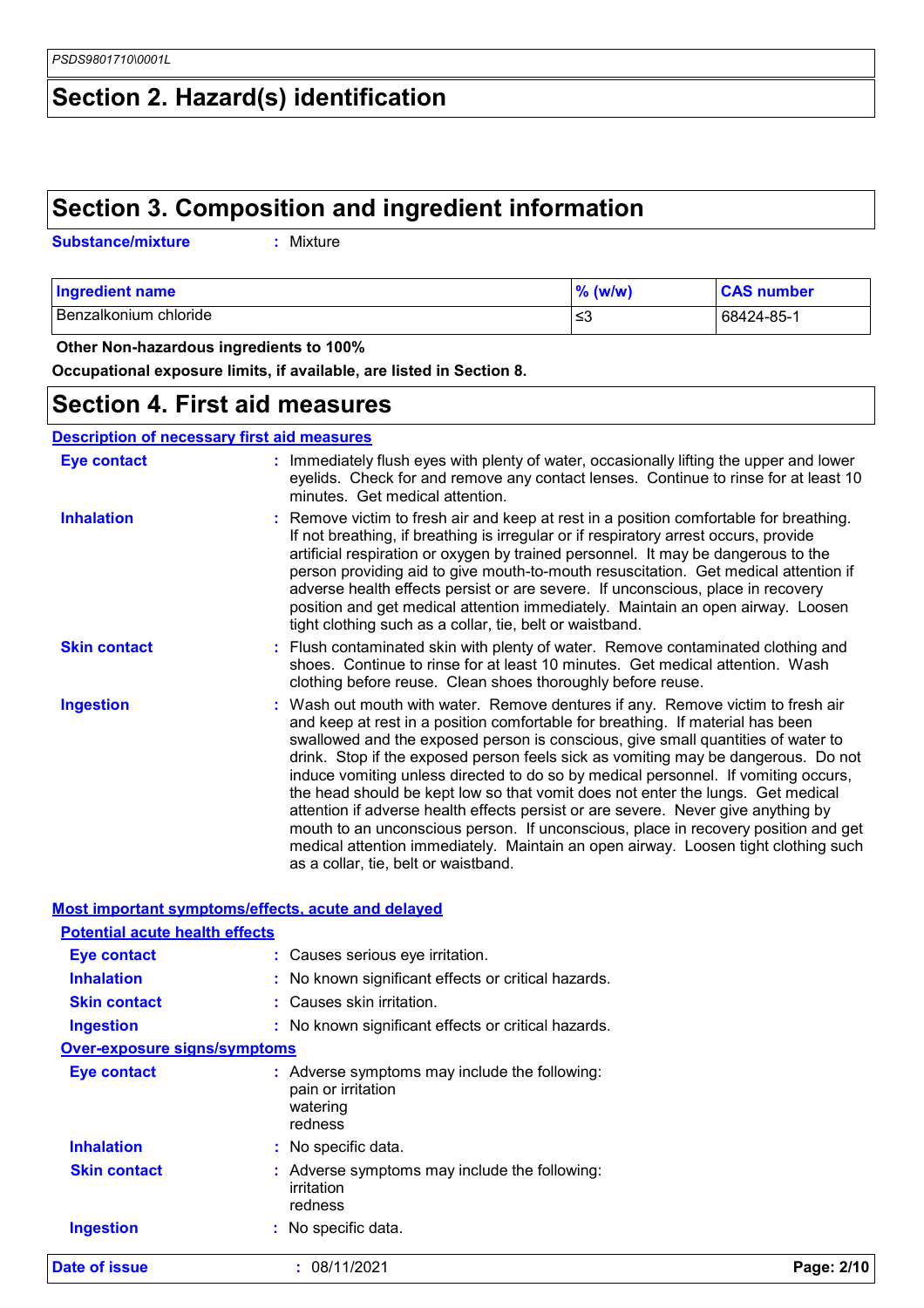## **Section 4. First aid measures**

| Indication of immediate medical attention and special treatment needed, if necessary |  |                                                                                                                                                                               |  |
|--------------------------------------------------------------------------------------|--|-------------------------------------------------------------------------------------------------------------------------------------------------------------------------------|--|
| <b>Notes to physician</b>                                                            |  | : Treat symptomatically. Contact poison treatment specialist immediately if large<br>quantities have been ingested or inhaled.                                                |  |
| <b>Specific treatments</b>                                                           |  | : No specific treatment.                                                                                                                                                      |  |
| <b>Protection of first-aiders</b>                                                    |  | : No action shall be taken involving any personal risk or without suitable training. It<br>may be dangerous to the person providing aid to give mouth-to-mouth resuscitation. |  |

**See toxicological information (Section 11)**

### **Section 5. Fire-fighting measures**

| <b>Extinguishing media</b>                                   |                                                                                                                                                                                                     |
|--------------------------------------------------------------|-----------------------------------------------------------------------------------------------------------------------------------------------------------------------------------------------------|
| <b>Suitable extinguishing</b><br>media                       | : Use an extinguishing agent suitable for the surrounding fire.                                                                                                                                     |
| <b>Unsuitable extinguishing</b><br>media                     | : None known.                                                                                                                                                                                       |
| <b>Specific hazards arising</b><br>from the chemical         | : In a fire, hazardous decomposition products may be produced.                                                                                                                                      |
| <b>Hazardous thermal</b><br>decomposition products           | : No specific data.                                                                                                                                                                                 |
| <b>Special protective actions</b><br>for fire-fighters       | : Promptly isolate the scene by removing all persons from the vicinity of the incident if<br>there is a fire. No action shall be taken involving any personal risk or without<br>suitable training. |
| <b>Special protective</b><br>equipment for fire-<br>fighters | : Fire-fighters should wear appropriate protective equipment and self-contained<br>breathing apparatus (SCBA) with a full face-piece operated in positive pressure<br>mode.                         |

## **Section 6. Accidental release measures**

| <b>Personal precautions, protective equipment and emergency procedures</b> |  |                                                                                                                                                                                                                                                                                                                                                                                                                  |  |
|----------------------------------------------------------------------------|--|------------------------------------------------------------------------------------------------------------------------------------------------------------------------------------------------------------------------------------------------------------------------------------------------------------------------------------------------------------------------------------------------------------------|--|
| For non-emergency<br>personnel                                             |  | : No action shall be taken involving any personal risk or without suitable training.<br>Evacuate surrounding areas. Keep unnecessary and unprotected personnel from<br>entering. Do not touch or walk through spilled material. Avoid breathing vapor or<br>mist. Provide adequate ventilation. Wear appropriate respirator when ventilation is<br>inadequate. Put on appropriate personal protective equipment. |  |
|                                                                            |  | For emergency responders : If specialized clothing is required to deal with the spillage, take note of any<br>information in Section 8 on suitable and unsuitable materials. See also the<br>information in "For non-emergency personnel".                                                                                                                                                                       |  |
| <b>Environmental precautions</b>                                           |  | : Avoid dispersal of spilled material and runoff and contact with soil, waterways,<br>drains and sewers. Inform the relevant authorities if the product has caused<br>environmental pollution (sewers, waterways, soil or air).                                                                                                                                                                                  |  |
| <b>Methods and materials for containment and cleaning up</b>               |  |                                                                                                                                                                                                                                                                                                                                                                                                                  |  |
| <b>Small spill</b>                                                         |  | : Stop leak if without risk. Move containers from spill area. Dilute with water and mop<br>up if water-soluble. Alternatively, or if water-insoluble, absorb with an inert dry                                                                                                                                                                                                                                   |  |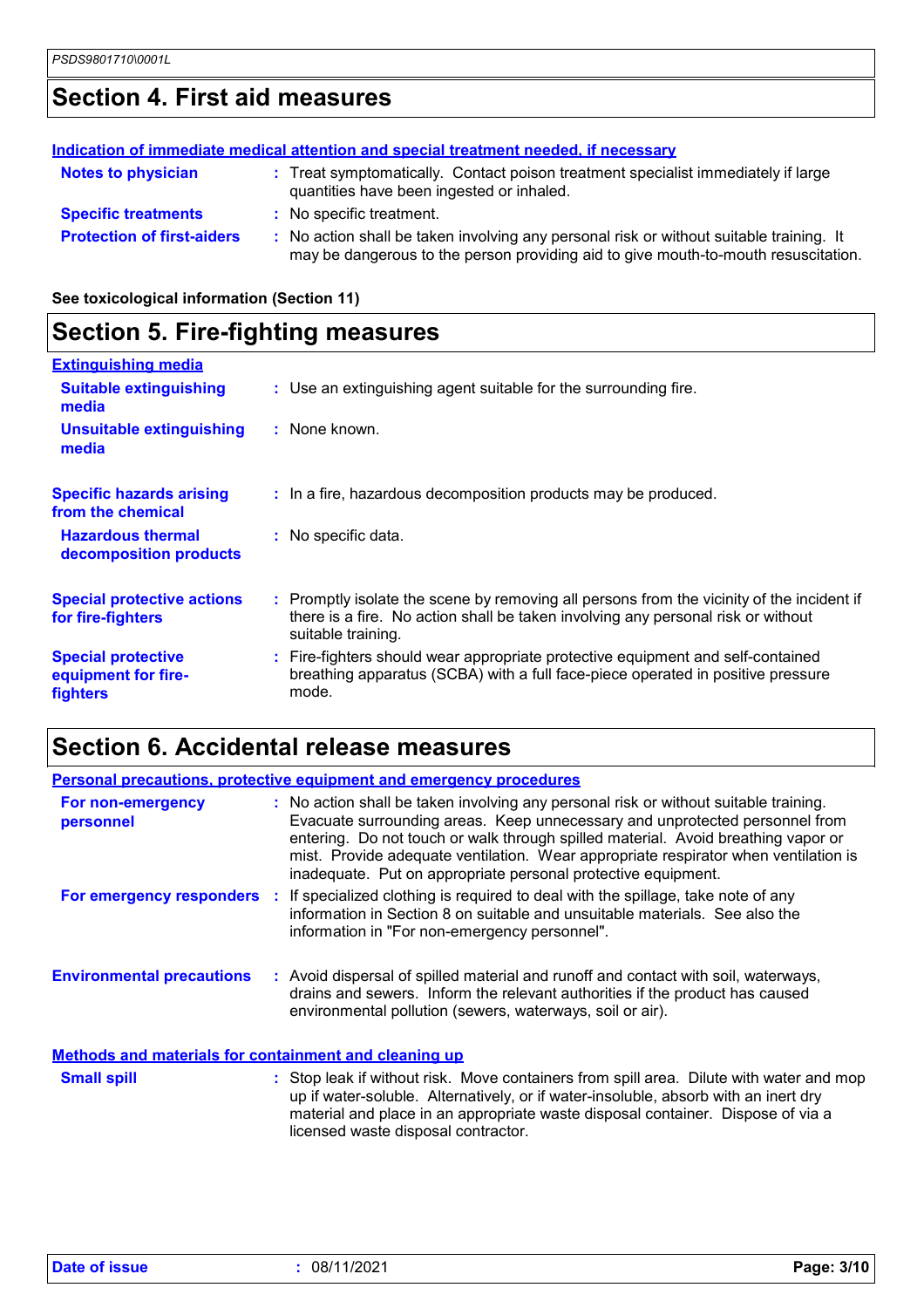## **Section 6. Accidental release measures**

| 13 for waste disposal. |
|------------------------|
|------------------------|

**See Section 1 for emergency contact information. See Section 8 for information on appropriate personal protective equipment. See Section 13 for additional waste treatment information.**

### **Section 7. Handling and storage**

#### **Precautions for safe handling**

| <b>Protective measures</b>                                                | : Put on appropriate personal protective equipment (see Section 8). Do not ingest.<br>Avoid contact with eyes, skin and clothing. Avoid breathing vapor or mist. Keep in<br>the original container or an approved alternative made from a compatible material,<br>kept tightly closed when not in use. Empty containers retain product residue and<br>can be hazardous. Do not reuse container.                                                                                                                                                                                                                                                |  |
|---------------------------------------------------------------------------|------------------------------------------------------------------------------------------------------------------------------------------------------------------------------------------------------------------------------------------------------------------------------------------------------------------------------------------------------------------------------------------------------------------------------------------------------------------------------------------------------------------------------------------------------------------------------------------------------------------------------------------------|--|
| <b>Advice on general</b><br>occupational hygiene                          | : Eating, drinking and smoking should be prohibited in areas where this material is<br>handled, stored and processed. Workers should wash hands and face before<br>eating, drinking and smoking. Remove contaminated clothing and protective<br>equipment before entering eating areas. See also Section 8 for additional<br>information on hygiene measures.                                                                                                                                                                                                                                                                                  |  |
| <b>Conditions for safe storage,</b><br>including any<br>incompatibilities | Do not store below the following temperature: 30°C (86°F). Store in accordance<br>with local regulations. Store in original container protected from direct sunlight in a<br>dry, cool and well-ventilated area, away from incompatible materials (see Section 10)<br>and food and drink. Keep container tightly closed and sealed until ready for use.<br>Containers that have been opened must be carefully resealed and kept upright to<br>prevent leakage. Do not store in unlabeled containers. Use appropriate<br>containment to avoid environmental contamination. See Section 10 for incompatible<br>materials before handling or use. |  |

## **Section 8. Exposure controls and personal protection**

| <b>Control parameters</b>                         |                                                                                                                                                                                                                                                                                                                                 |  |
|---------------------------------------------------|---------------------------------------------------------------------------------------------------------------------------------------------------------------------------------------------------------------------------------------------------------------------------------------------------------------------------------|--|
| <b>Australia</b>                                  |                                                                                                                                                                                                                                                                                                                                 |  |
| <b>Occupational exposure limits</b>               | : No exposure standard allocated.                                                                                                                                                                                                                                                                                               |  |
| <b>New Zealand</b>                                |                                                                                                                                                                                                                                                                                                                                 |  |
| <b>Occupational exposure limits</b>               | : No exposure standard allocated.                                                                                                                                                                                                                                                                                               |  |
| <b>Appropriate engineering</b><br><b>controls</b> | : Good general ventilation should be sufficient to control worker exposure to airborne<br>contaminants.                                                                                                                                                                                                                         |  |
| <b>Environmental exposure</b><br><b>controls</b>  | : Emissions from ventilation or work process equipment should be checked to ensure<br>they comply with the requirements of environmental protection legislation. In some<br>cases, fume scrubbers, filters or engineering modifications to the process<br>equipment will be necessary to reduce emissions to acceptable levels. |  |

**Individual protection measures**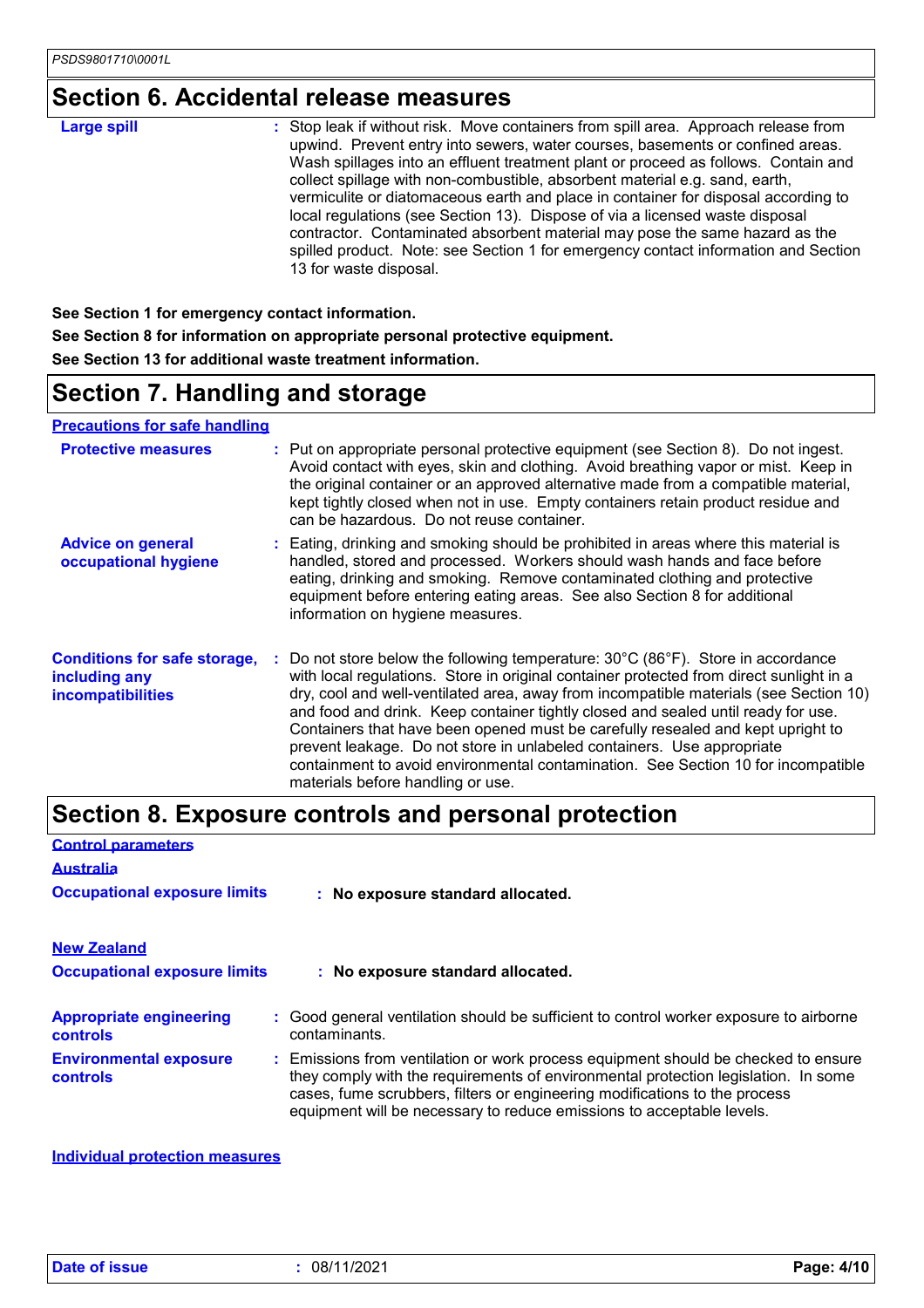## **Section 8. Exposure controls and personal protection**

| <b>Hygiene measures</b>       | : Wash hands, forearms and face thoroughly after handling chemical products, before<br>eating, smoking and using the lavatory and at the end of the working period.<br>Appropriate techniques should be used to remove potentially contaminated clothing.<br>Wash contaminated clothing before reusing. Ensure that eyewash stations and<br>safety showers are close to the workstation location.                        |
|-------------------------------|--------------------------------------------------------------------------------------------------------------------------------------------------------------------------------------------------------------------------------------------------------------------------------------------------------------------------------------------------------------------------------------------------------------------------|
| <b>Eye/face protection</b>    | Safety eyewear complying with an approved standard should be used when a risk<br>assessment indicates this is necessary to avoid exposure to liquid splashes, mists,<br>gases or dusts. If contact is possible, the following protection should be worn,<br>unless the assessment indicates a higher degree of protection: chemical splash<br>goggles.                                                                   |
| <b>Skin protection</b>        |                                                                                                                                                                                                                                                                                                                                                                                                                          |
| <b>Hand protection</b>        | : Considering the parameters specified by the glove manufacturer, check during use<br>that the gloves are still retaining their protective properties. It should be noted that<br>the time to breakthrough for any glove material may be different for different glove<br>manufacturers. In the case of mixtures, consisting of several substances, the<br>protection time of the gloves cannot be accurately estimated. |
| <b>Body protection</b>        | Personal protective equipment for the body should be selected based on the task<br>being performed and the risks involved and should be approved by a specialist<br>before handling this product.                                                                                                                                                                                                                        |
| <b>Other skin protection</b>  | Appropriate footwear and any additional skin protection measures should be<br>selected based on the task being performed and the risks involved and should be<br>approved by a specialist before handling this product.                                                                                                                                                                                                  |
| <b>Respiratory protection</b> | Based on the hazard and potential for exposure, select a respirator that meets the<br>appropriate standard or certification. Respirators must be used according to a<br>respiratory protection program to ensure proper fitting, training, and other important<br>aspects of use.                                                                                                                                        |

## **Section 9. Physical and chemical properties**

| <b>Appearance</b>                                 |    |                                                                        |
|---------------------------------------------------|----|------------------------------------------------------------------------|
| <b>Physical state</b>                             |    | : Liquid.                                                              |
| <b>Color</b>                                      |    | Orange.                                                                |
| Odor                                              |    | Fragrance-like.                                                        |
| <b>Odor threshold</b>                             |    | Not available.                                                         |
| pH                                                |    | 9.8 to 10.4 [Conc. (% w/w): 100%]                                      |
| <b>Melting point</b>                              |    | : Not available.                                                       |
| <b>Boiling point</b>                              |    | Not available.                                                         |
| <b>Flash point</b>                                |    | Closed cup: >93.3°C (>199.9°F)                                         |
| <b>Evaporation rate</b>                           |    | Not available.                                                         |
| <b>Flammability (solid, gas)</b>                  |    | Not available.                                                         |
| Lower and upper explosive<br>(flammable) limits   |    | : Not available.                                                       |
| <b>Vapor pressure</b>                             |    | : Not available.                                                       |
| <b>Vapor density</b>                              |    | Not available.                                                         |
| <b>Relative density</b>                           |    | : 1.003 to 1.013                                                       |
| <b>Solubility</b>                                 |    | : Easily soluble in the following materials: cold water and hot water. |
| <b>Solubility in water</b>                        | ÷  | Not available.                                                         |
| <b>Partition coefficient: n-</b><br>octanol/water |    | Not available.                                                         |
| <b>Auto-ignition temperature</b>                  |    | $:$ Not available.                                                     |
| <b>Decomposition temperature :</b>                |    | Not available.                                                         |
| <b>Viscosity</b>                                  |    | Not available.                                                         |
| Flow time (ISO 2431)                              | ÷. | Not available.                                                         |
|                                                   |    |                                                                        |

**Date of issue :** 08/11/2021 **Page: 5/10**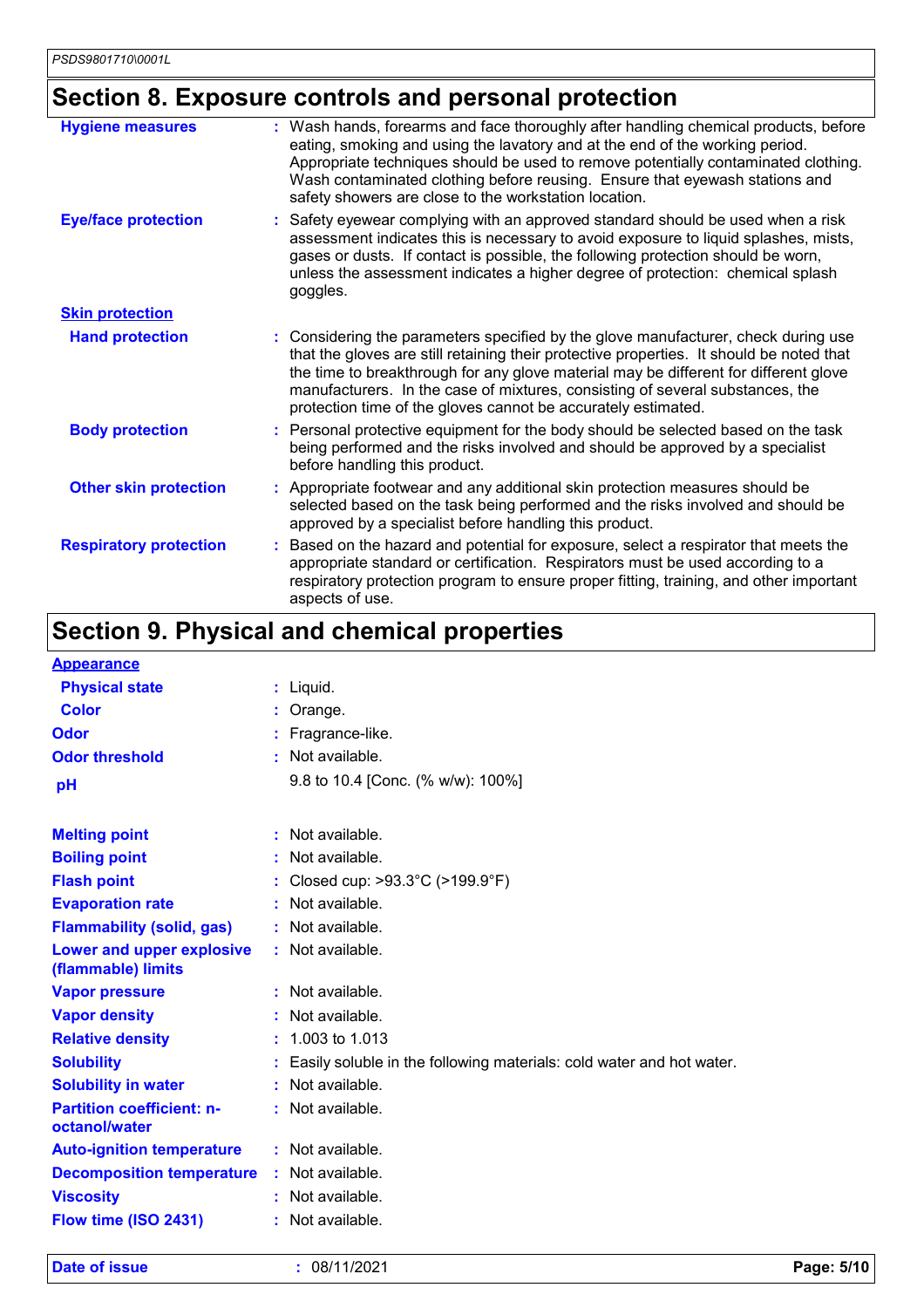### **Section 9. Physical and chemical properties**

#### **Aerosol product**

### **Section 10. Stability and reactivity**

| <b>Reactivity</b>                            | : No specific test data related to reactivity available for this product or its ingredients.              |
|----------------------------------------------|-----------------------------------------------------------------------------------------------------------|
| <b>Chemical stability</b>                    | : The product is stable.                                                                                  |
| <b>Possibility of hazardous</b><br>reactions | : Under normal conditions of storage and use, hazardous reactions will not occur.                         |
| <b>Conditions to avoid</b>                   | : No specific data.                                                                                       |
| <b>Incompatible materials</b>                | : No specific data.                                                                                       |
| <b>Hazardous decomposition</b><br>products   | : Under normal conditions of storage and use, hazardous decomposition products<br>should not be produced. |

### **Section 11. Toxicological information**

#### **Information on toxicological effects**

| <b>Acute toxicity</b>          |                                       |                      |                                      |                               |  |
|--------------------------------|---------------------------------------|----------------------|--------------------------------------|-------------------------------|--|
| <b>Product/ingredient name</b> | <b>Result</b>                         | <b>Species</b>       | <b>Dose</b>                          | <b>Exposure</b>               |  |
| Benzalkonium chloride          | LD50 Dermal                           | Rabbit               | 2848 mg/kg                           |                               |  |
|                                | LD50 Dermal<br>LD50 Oral<br>LD50 Oral | Rabbit<br>Rat<br>Rat | 3413 mg/kg<br>344 mg/kg<br>398 mg/kg | $\overline{\phantom{0}}$<br>٠ |  |

**Conclusion/Summary :** Based on available data, the classification criteria are not met.

#### **Irritation/Corrosion**

| <b>Product/ingredient name</b> | <b>Result</b>          | <b>Species</b> | <b>Score</b> | <b>Exposure</b>    | <b>Observation</b> |
|--------------------------------|------------------------|----------------|--------------|--------------------|--------------------|
| Benzalkonium chloride          | Skin - Severe irritant | Rabbit         |              | $25 \,\mathrm{mg}$ |                    |

**Conclusion/Summary**

**Skin :** Based on Calculation Method: Causes skin irritation.

**Eyes :** Based on Calculation method: Causes serious eye irritation.

**Respiratory :** Based on available data, the classification criteria are not met.

#### **Sensitization**

| <b>Product/ingredient name</b> | <b>Route of</b><br>exposure | <b>Species</b> | <b>Result</b>   |
|--------------------------------|-----------------------------|----------------|-----------------|
| Benzalkonium chloride          | skin                        | Guinea pig     | Not sensitizing |

| <b>Conclusion/Summary</b> |                                                                     |
|---------------------------|---------------------------------------------------------------------|
| <b>Skin</b>               | : Based on available data, the classification criteria are not met. |
| <b>Respiratory</b>        | : Based on available data, the classification criteria are not met. |
| <b>Mutagenicity</b>       |                                                                     |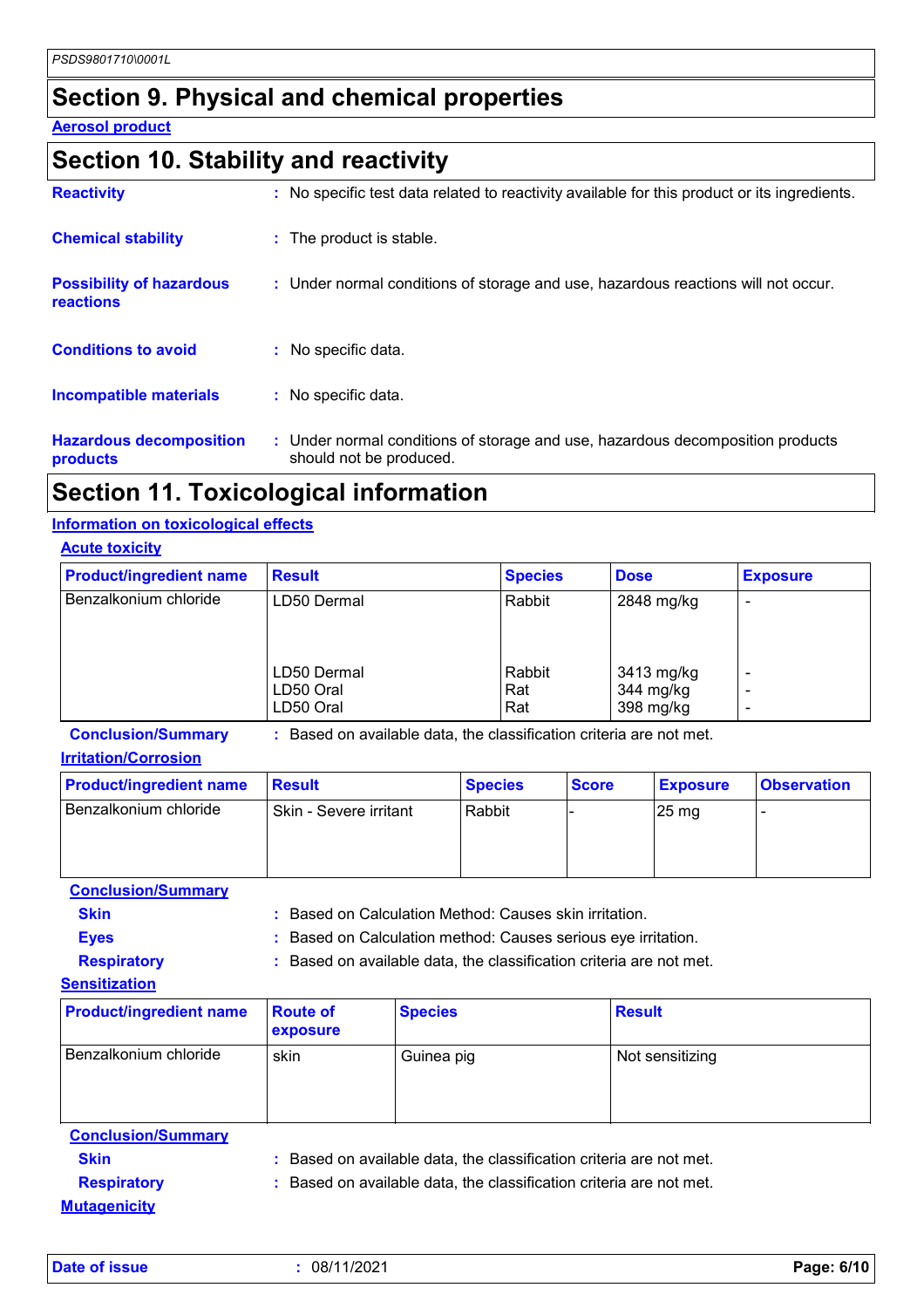# **Section 11. Toxicological information**

| <b>Product/ingredient name</b>                                                                         | <b>Test</b>                                                                                | <b>Experiment</b>                                                                        | <b>Result</b> |
|--------------------------------------------------------------------------------------------------------|--------------------------------------------------------------------------------------------|------------------------------------------------------------------------------------------|---------------|
| Benzalkonium chloride                                                                                  | OECD 471 - Bacterial<br><b>Reverse Mutation Test</b>                                       | Experiment: In vitro<br>Subject: Bacteria                                                | Negative      |
|                                                                                                        | OECD 473 -<br>Mammalian<br>Chromosamal<br><b>Aberration Test</b>                           | Experiment: In vitro<br>Subject: Mammalian-Animal                                        | Negative      |
|                                                                                                        | <b>OECD 476 -</b><br><b>Mammalian Cell Gene</b><br><b>Mutation Test</b>                    | Experiment: In vitro<br>Subject: Mammalian-Animal                                        | Negative      |
| <b>Conclusion/Summary</b>                                                                              |                                                                                            | : Based on available data, the classification criteria are not met.                      |               |
| <b>Carcinogenicity</b><br>Not available.                                                               |                                                                                            |                                                                                          |               |
| <b>Conclusion/Summary</b><br><b>Reproductive toxicity</b><br>Not available.                            |                                                                                            | : Based on available data, the classification criteria are not met.                      |               |
| <b>Conclusion/Summary</b><br><b>Teratogenicity</b><br>Not available.                                   |                                                                                            | : Based on available data, the classification criteria are not met.                      |               |
| <b>Conclusion/Summary</b><br><b>Specific target organ toxicity (single exposure)</b><br>Not available. |                                                                                            | : Based on available data, the classification criteria are not met.                      |               |
| <b>Specific target organ toxicity (repeated exposure)</b><br>Not available.                            |                                                                                            |                                                                                          |               |
| <b>Aspiration hazard</b><br>Not available.                                                             |                                                                                            |                                                                                          |               |
| Information on the likely<br>routes of exposure                                                        | : Not available.                                                                           |                                                                                          |               |
| <b>Potential acute health effects</b>                                                                  |                                                                                            |                                                                                          |               |
| <b>Eye contact</b>                                                                                     | : Causes serious eye irritation.                                                           |                                                                                          |               |
| <b>Inhalation</b>                                                                                      |                                                                                            | No known significant effects or critical hazards.                                        |               |
| <b>Skin contact</b>                                                                                    | : Causes skin irritation.                                                                  |                                                                                          |               |
| <b>Ingestion</b>                                                                                       |                                                                                            | : No known significant effects or critical hazards.                                      |               |
| <b>Symptoms related to the physical, chemical and toxicological characteristics</b>                    |                                                                                            |                                                                                          |               |
| <b>Eye contact</b>                                                                                     | : Adverse symptoms may include the following:<br>pain or irritation<br>watering<br>redness |                                                                                          |               |
| <b>Inhalation</b>                                                                                      | : No specific data.                                                                        |                                                                                          |               |
| <b>Skin contact</b>                                                                                    | : Adverse symptoms may include the following:<br>irritation<br>redness                     |                                                                                          |               |
| <b>Ingestion</b>                                                                                       | : No specific data.                                                                        |                                                                                          |               |
|                                                                                                        |                                                                                            | Delayed and immediate effects and also chronic effects from short and long term exposure |               |

#### **Short term exposure**

| <b>Date of issue</b> |  |  |
|----------------------|--|--|
|                      |  |  |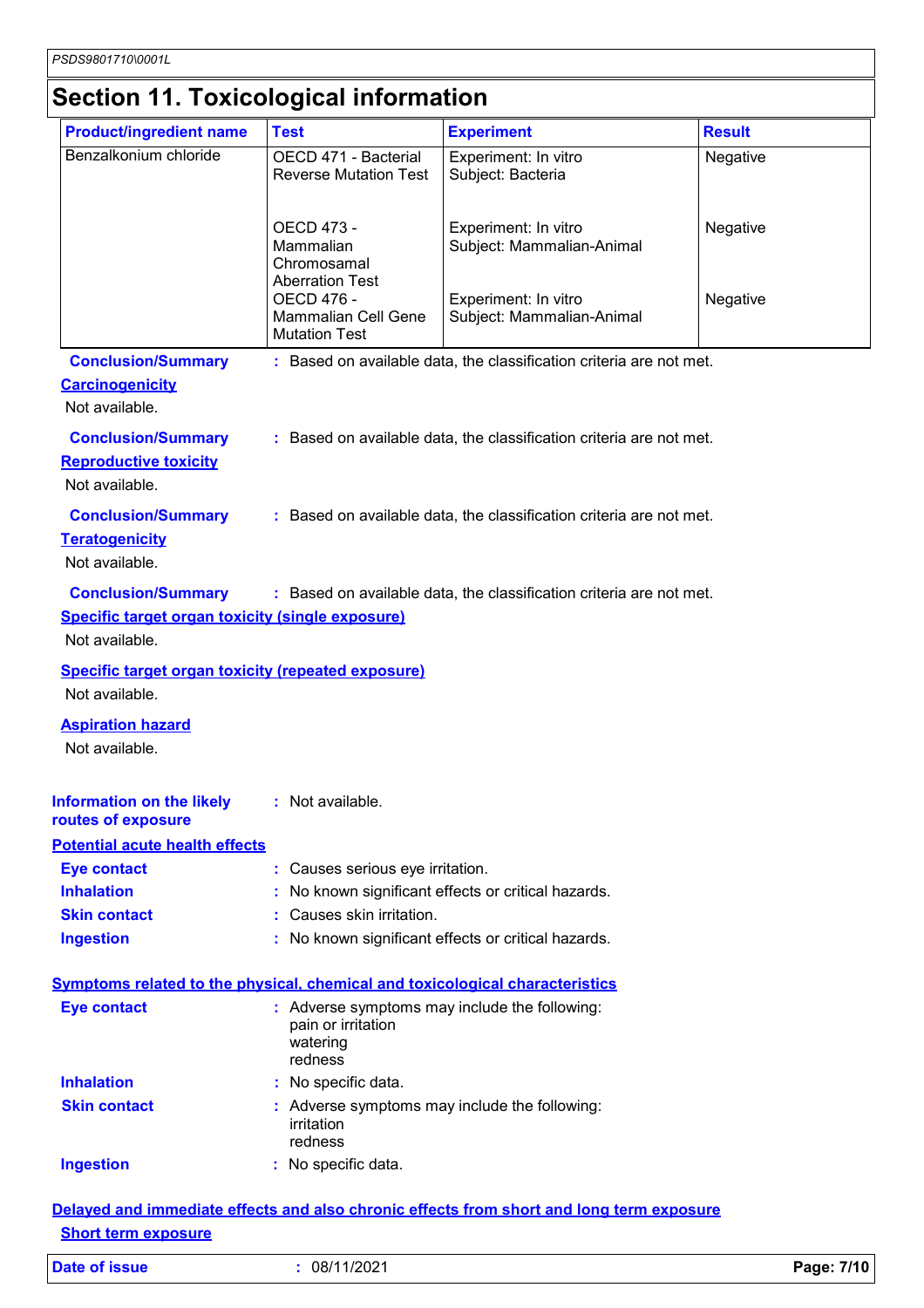## **Section 11. Toxicological information**

| <b>Potential immediate</b><br><b>effects</b>      | : Not available.                                                    |
|---------------------------------------------------|---------------------------------------------------------------------|
| <b>Potential delayed effects : Not available.</b> |                                                                     |
| <b>Long term exposure</b>                         |                                                                     |
| <b>Potential immediate</b><br><b>effects</b>      | : Not available.                                                    |
| <b>Potential delayed effects : Not available.</b> |                                                                     |
| <b>Potential chronic health effects</b>           |                                                                     |
| Not available.                                    |                                                                     |
| <b>Conclusion/Summary</b>                         | : Based on available data, the classification criteria are not met. |
| <b>General</b>                                    | : No known significant effects or critical hazards.                 |
| <b>Carcinogenicity</b>                            | : No known significant effects or critical hazards.                 |
| <b>Mutagenicity</b>                               | : No known significant effects or critical hazards.                 |
| <b>Teratogenicity</b>                             | : No known significant effects or critical hazards.                 |
| <b>Developmental effects</b>                      | : No known significant effects or critical hazards.                 |
| <b>Fertility effects</b>                          | : No known significant effects or critical hazards.                 |
|                                                   |                                                                     |

#### **Numerical measures of toxicity**

**Acute toxicity estimates**

Not available.

### **Section 12. Ecological information**

#### **Toxicity**

| <b>Product/ingredient name</b> | <b>Result</b>                                            | <b>Species</b>                      | <b>Exposure</b>      |
|--------------------------------|----------------------------------------------------------|-------------------------------------|----------------------|
| Benzalkonium chloride          | Acute EC50 0.016 mg/l                                    | Daphnia                             | 48 hours             |
|                                | Acute LC50 64 ppb Fresh water<br>Chronic EC10 0.009 mg/l | Fish - Oncorhynchus mykiss<br>Algae | 96 hours<br>72 hours |

**Conclusion/Summary :** Based on available data, the classification criteria are not met.

#### **Persistence and degradability**

**Conclusion/Summary :** Based on available data, the classification criteria are not met.

| <b>Product/ingredient name</b> | <b>Aquatic half-life</b> | <b>Photolysis</b> | Biodegradability |
|--------------------------------|--------------------------|-------------------|------------------|
| Benzalkonium chloride          |                          |                   | Readily          |
|                                |                          |                   |                  |
|                                |                          |                   |                  |

#### **Bioaccumulative potential**

Not available.

**Mobility in soil**

**Soil/water partition coefficient (KOC)**

**:** Not available.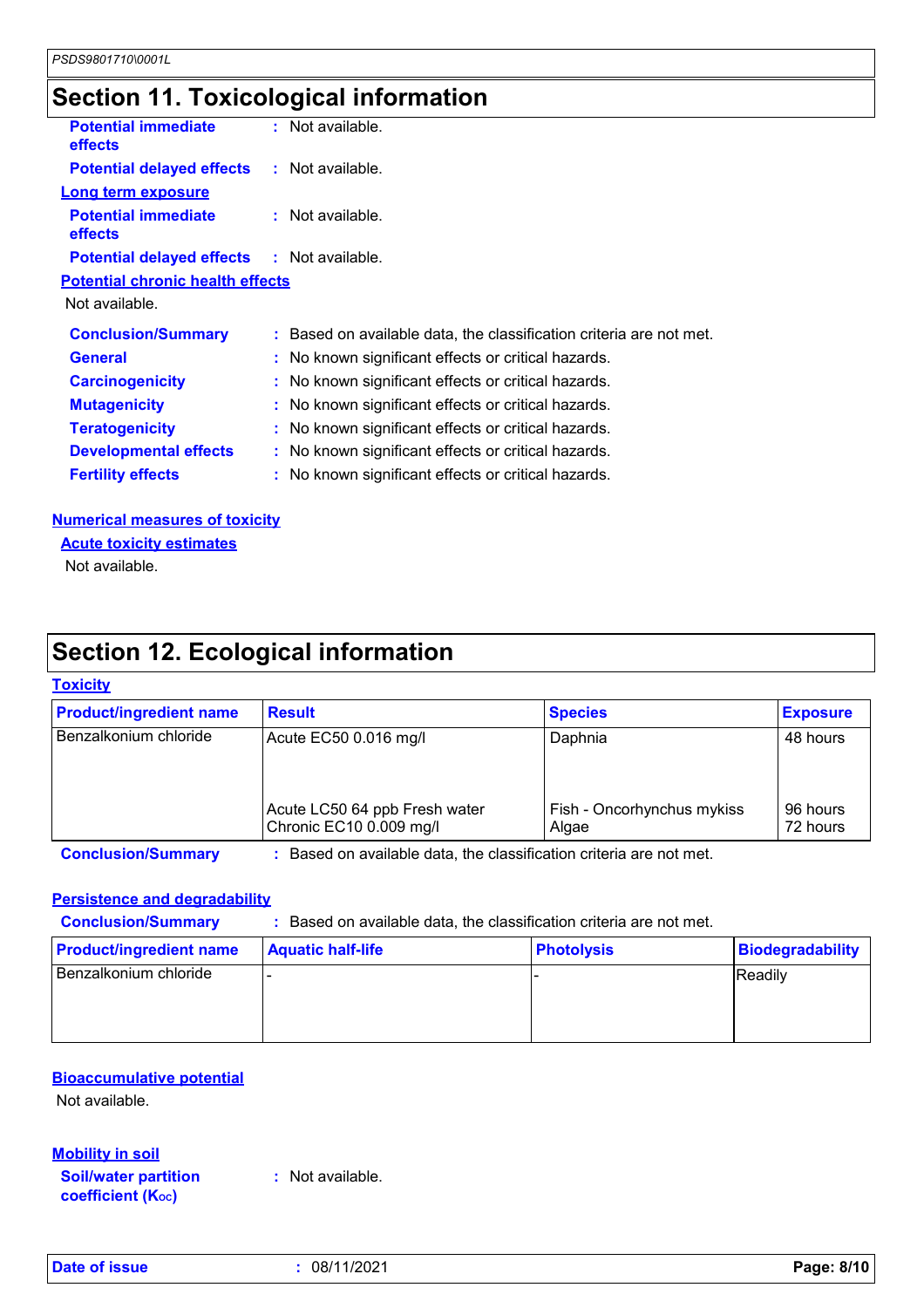### **Section 12. Ecological information**

**Other adverse effects** : No known significant effects or critical hazards.

### **Section 13. Disposal considerations**

**Disposal methods :**

The generation of waste should be avoided or minimized wherever possible. Disposal of this product, solutions and any by-products should at all times comply with the requirements of environmental protection and waste disposal legislation and any regional local authority requirements. Dispose of surplus and nonrecyclable products via a licensed waste disposal contractor. Waste should not be disposed of untreated to the sewer unless fully compliant with the requirements of all authorities with jurisdiction. Waste packaging should be recycled. Incineration or landfill should only be considered when recycling is not feasible. This material and its container must be disposed of in a safe way. Care should be taken when handling emptied containers that have not been cleaned or rinsed out. Empty containers or liners may retain some product residues. Avoid dispersal of spilled material and runoff and contact with soil, waterways, drains and sewers.

### **Section 14. Transport information**

|                                      | <b>ADG</b>               | <b>ADR/RID</b> | <b>IMDG</b>    | <b>IATA</b>              |
|--------------------------------------|--------------------------|----------------|----------------|--------------------------|
| <b>UN number</b>                     | Not regulated.           | Not regulated. | Not regulated. | Not regulated.           |
| <b>UN proper</b><br>shipping name    |                          |                |                | $\overline{\phantom{0}}$ |
| <b>Transport hazard</b><br>class(es) | $\overline{\phantom{a}}$ |                | ٠              |                          |
| <b>Packing group</b>                 | $\overline{\phantom{a}}$ |                |                |                          |
| <b>Environmental</b><br>hazards      | No.                      | No.            | No.            | No.                      |

**Special precautions for user Transport within user's premises:** always transport in closed containers that are **:** upright and secure. Ensure that persons transporting the product know what to do in the event of an accident or spillage.

**Transport in bulk according :** Not available. **to IMO instruments**

### **Section 15. Regulatory information**

|                                                                  | <b>Standard for the Uniform Scheduling of Medicines and Poisons</b>    |            |
|------------------------------------------------------------------|------------------------------------------------------------------------|------------|
| Not scheduled                                                    |                                                                        |            |
|                                                                  | <b>Model Work Health and Safety Regulations - Scheduled Substances</b> |            |
| No listed substance                                              |                                                                        |            |
| <b>Australia inventory (AICS)</b>                                | : All components are listed or exempted.                               |            |
| <b>New Zealand Inventory of</b><br><b>Chemicals (NZIoC)</b>      | : All components are listed or exempted.                               |            |
| <b>Australian Register of</b><br><b>Therapeutic Goods (ARTG)</b> | $\cdot$ 354698                                                         |            |
| <b>HSNO Group Standard</b>                                       | : Cleaning Products (Subsidiary Hazard)                                |            |
| <b>HSNO Approval Number</b>                                      | : HSR002530                                                            |            |
| <b>Approved Handler</b><br><b>Requirement</b>                    | : No                                                                   |            |
| <b>Tracking Requirement</b>                                      | : No                                                                   |            |
| Date of issue                                                    | 08/11/2021<br>÷.                                                       | Page: 9/10 |